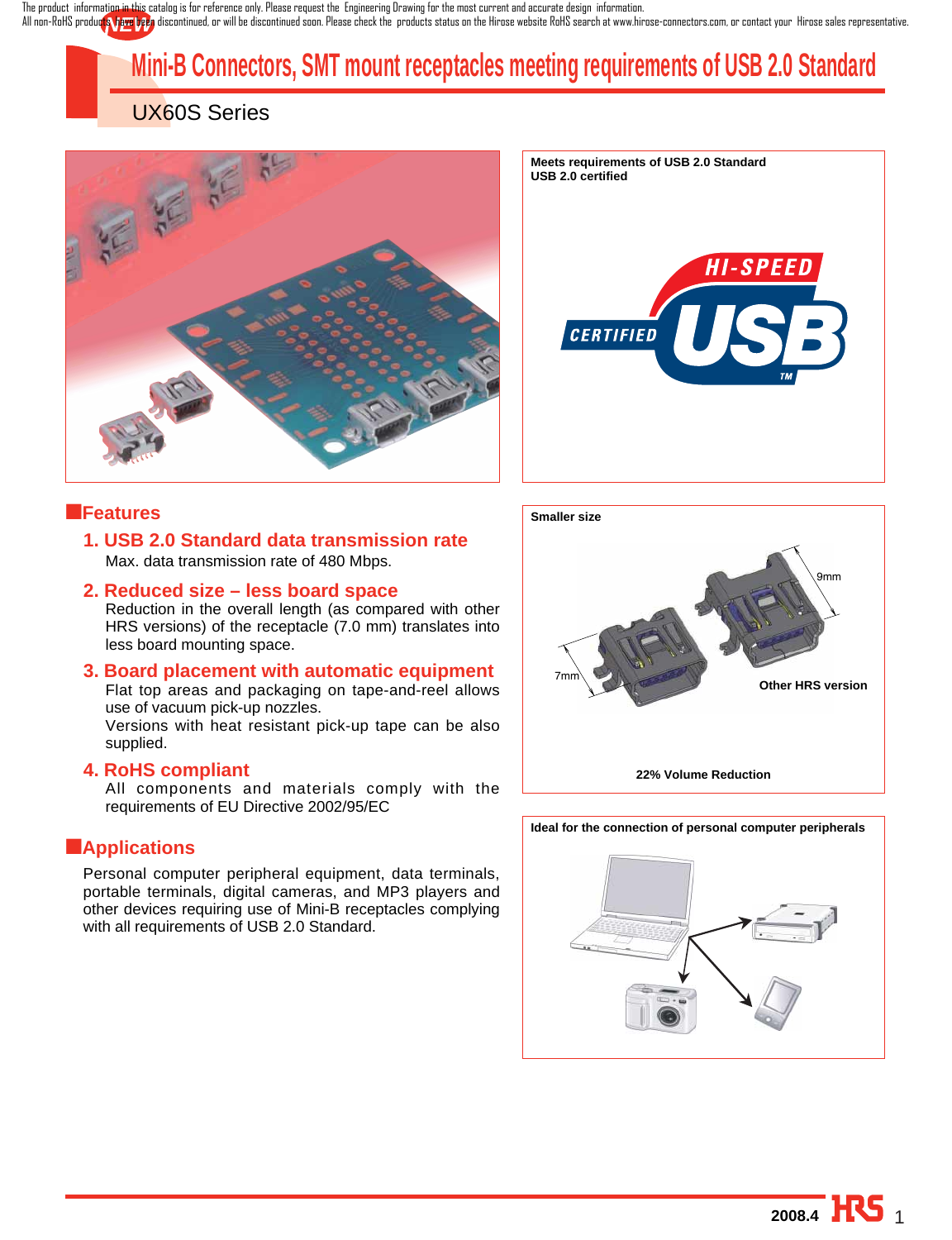**UX60S Series**●**Mini-B Connectors, SMT mount receptacles meeting requirements of USB 2.0 Standard** The product information in this catalog is for reference only. Please request the Engineering Drawing for the most current and accurate design information. All non-RoHS **products have been discontinued, or will be discontinued soon. Please check the products status on the Airpose website RoHS search at www.hirose-connectors.com, or contact your Hirose sales representative.** 

## ■**Specifications**

| Ratings | Voltage rating | 5 V AC | Operating temperature range | -30 to +75℃                     |
|---------|----------------|--------|-----------------------------|---------------------------------|
|         | Current rating |        | Storage temperature range   | $-40$ to $+85^{\circ}$ (Note 1) |

| <b>Item</b>                             | Specification                                                                                                    | Conditions                                                                                                                                                                                                 |
|-----------------------------------------|------------------------------------------------------------------------------------------------------------------|------------------------------------------------------------------------------------------------------------------------------------------------------------------------------------------------------------|
| 1. Contact resistance                   | 50 m $\Omega$ max.                                                                                               | 100 mA                                                                                                                                                                                                     |
| 2. Insulation resistance                | 100 $M\Omega$ min.                                                                                               | 100 V DC                                                                                                                                                                                                   |
| 3. Withstanding voltage                 | No flashover or insulation breakdown                                                                             | 100 V AC / one minute                                                                                                                                                                                      |
| 4.Capacitance                           | 2 pF max.                                                                                                        | Measure between adjacent contacts at $1,000 \pm 10$ Hz                                                                                                                                                     |
| 5. Total insertion/<br>withdrawal force | Insertion force<br>$: 35$ N max.<br>Withdrawal force : 7 N min.                                                  | Measure with an applicable connector.                                                                                                                                                                      |
| 6.Durability<br>(mating/unmating)       | With corresponding HRS connector.<br>Contact resistance: $70 \text{ m}\Omega$ max.<br>Withdrawal force: 3 N min. | 5,000 cycles                                                                                                                                                                                               |
| 7. Vibration                            |                                                                                                                  | Frequency 10 to 55 Hz, single amplitude of 0.75 mm, 2 hours in<br>each of the 3 axial directions                                                                                                           |
| 8. Random vibration                     | No electrical discontinuity of 1 $\mu$ s or longer<br>No damage, cracks or parts dislocation.                    | Frequency 50 to 2,000 Hz, 3 directions for 15 minutes each.                                                                                                                                                |
| 9.Shock                                 |                                                                                                                  | Acceleration of 490m/s <sup>2</sup> , 11 ms continuous time, sine half-wave,<br>3 cycles in each of the 6 directions                                                                                       |
| 10. Heat Shock                          | Contact resistance: $70 \text{ m}\Omega$ max.                                                                    | Temperature:-55°C $\rightarrow$ +20°C to 35°C $\rightarrow$ +85°C $\rightarrow$ +20°C to 35°C<br>Time: 30min.<br>$\rightarrow$ 2 to 3 min. $\rightarrow$ 30 min. $\rightarrow$ 2 to 3 minutes<br>10 cycles |
| 11. Temperature cycle                   | Insulation resistance: 10 $M\Omega$ min. (when dry)                                                              | 7 cycles (168 hours) at -10 to 65°C, humidity of 90 to 98%                                                                                                                                                 |
| 12.Salt spray                           | Contact resistance: $70 \text{ m}\Omega$ max.                                                                    | 48 hours, 5% solution of salt water                                                                                                                                                                        |
| 13.Solderablity                         | Wet state, solder coverage area 95% min.                                                                         | Solder temperature 245℃, immersion time 2 to 3 seconds                                                                                                                                                     |

Note 1: The term "storage" refers to connectors stored for a long period of time prior to mounting and use.

## ■**Materials and Finish**

| Part      | <b>Material</b> | Finish                                              | <b>Remarks</b> |
|-----------|-----------------|-----------------------------------------------------|----------------|
| Insulator | Synthetic resin | Color: Black                                        | UL94V-0        |
| Contacts  | Copper alloy    | Contact area: Gold plated<br>Lead area: Gold plated |                |
| Shell     | Copper alloy    | Tin plated                                          |                |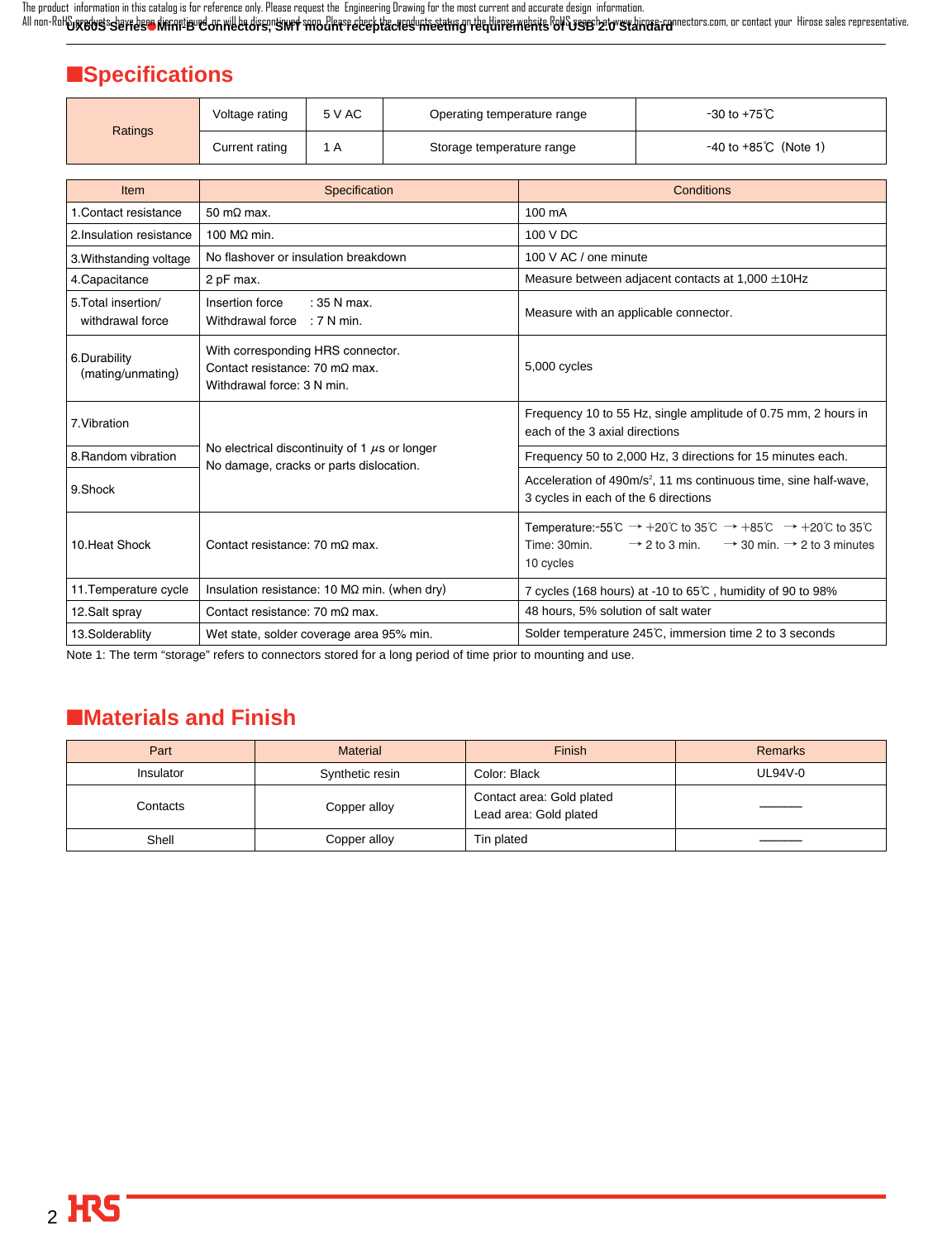UX60S'S SERES OMIRI-B CONNECTORS, SMT KRYK HOURD CEPTACLES MAGET RIGHT REQUIREMENTS OF USB 2.0 <del>ST</del>ARISFO The product information in this catalog is for reference only. Please request the Engineering Drawing for the most current and accurate design information. All non-RoHS products have been discontinued, or will be disconti**nue keen. Please check the medie that we**rk status on the Hirose website RoHS search at www.hirose-connectors.com, or contact your Hirose sales representati

## ■**Ordering information**

|                           | UX60S C - MB - 5 S T                                  |
|---------------------------|-------------------------------------------------------|
| ❷                         | ഭ<br>6<br>Ø)<br>6                                     |
|                           |                                                       |
| Series name               | UX60S (Mini - USB, Receptacle, reduced size)          |
| Mating side configuration | : Standard<br>С                                       |
|                           | : With interface entry angle<br>A                     |
| 3<br>Connector style      | MB : Mini-B receptacle                                |
| Number of contacts<br>4   | 5                                                     |
| Contact type<br>5         | S<br>: Female                                         |
| Shell termination style   | : SMT                                                 |
|                           | 8<br>: Solder, through hole (solder tab length 0.8mm) |

●Latest Engineering Drawings containing more information may be requested using exact part numbers from individual pages of this catalog.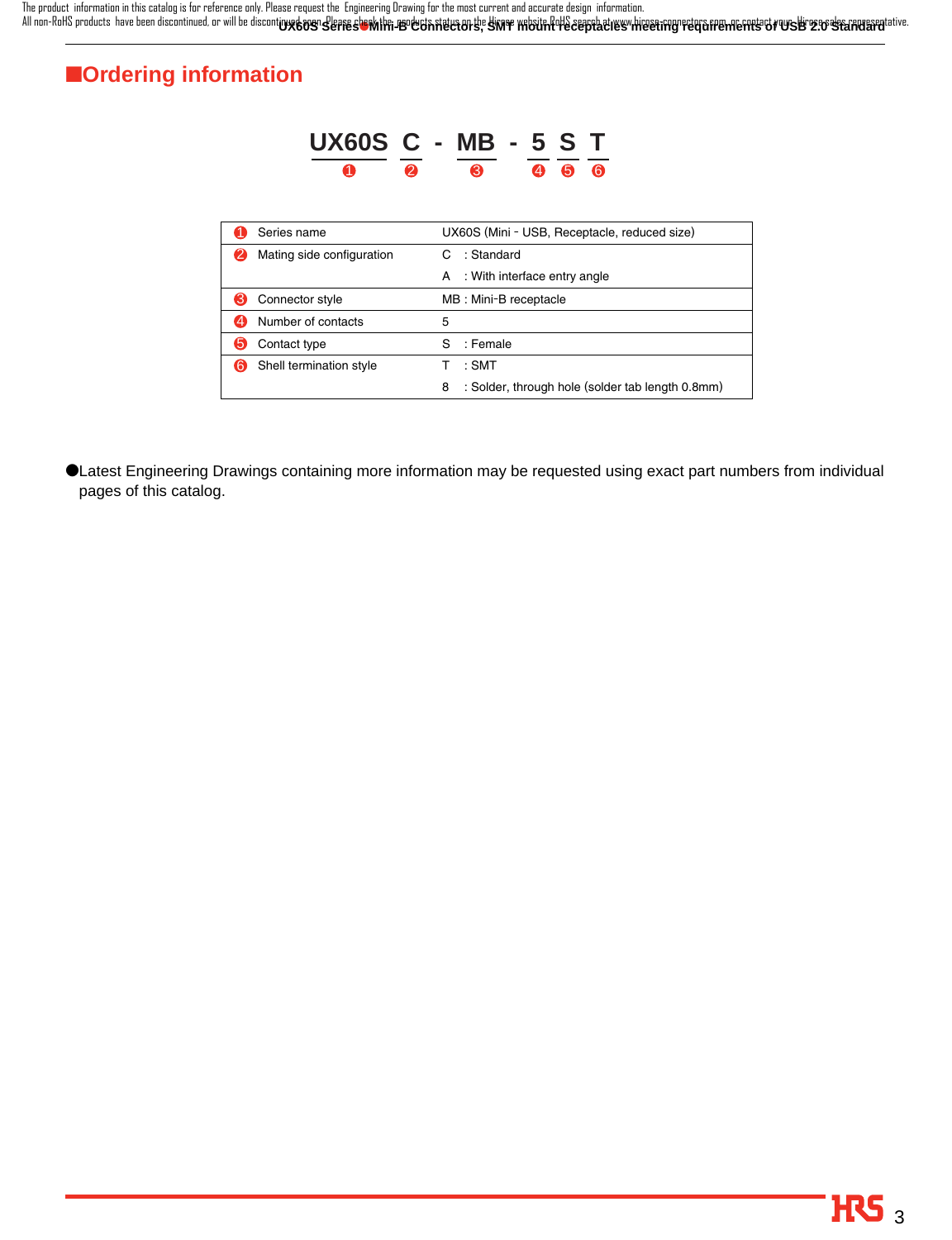All non-RoH**&yedyssderfdes Nimitier Connectors, siver middlete Glass decepted the stating ted unreaments Berges 20 standard nectors.com, or contact your Hirose sales representative.** The product information in this catalog is for reference only. Please request the Engineering Drawing for the most current and accurate design information.

#### ●Receptacle -With interface entry angle



### Part No. CL No. RoHS UX60SA-MB-5ST 240-0015-3 YES

Note 1: Tape and reel packaging (1,000 pieces/reel).

Order by number of reels.









0.8

 $0.3$ 

1.6 1.6

 $0.8$ 

All dimensions: mm

### ■**Recommended clearance areas**

Dimensions shown in the shaded areas (in the illustrations below) must be free of any materials or components, as this may interfere with the free movement of the ground contacts.



### B**Mated Assembly – Receptacle - with interface entry angle**

●Shown for Reference



All dimensions: mm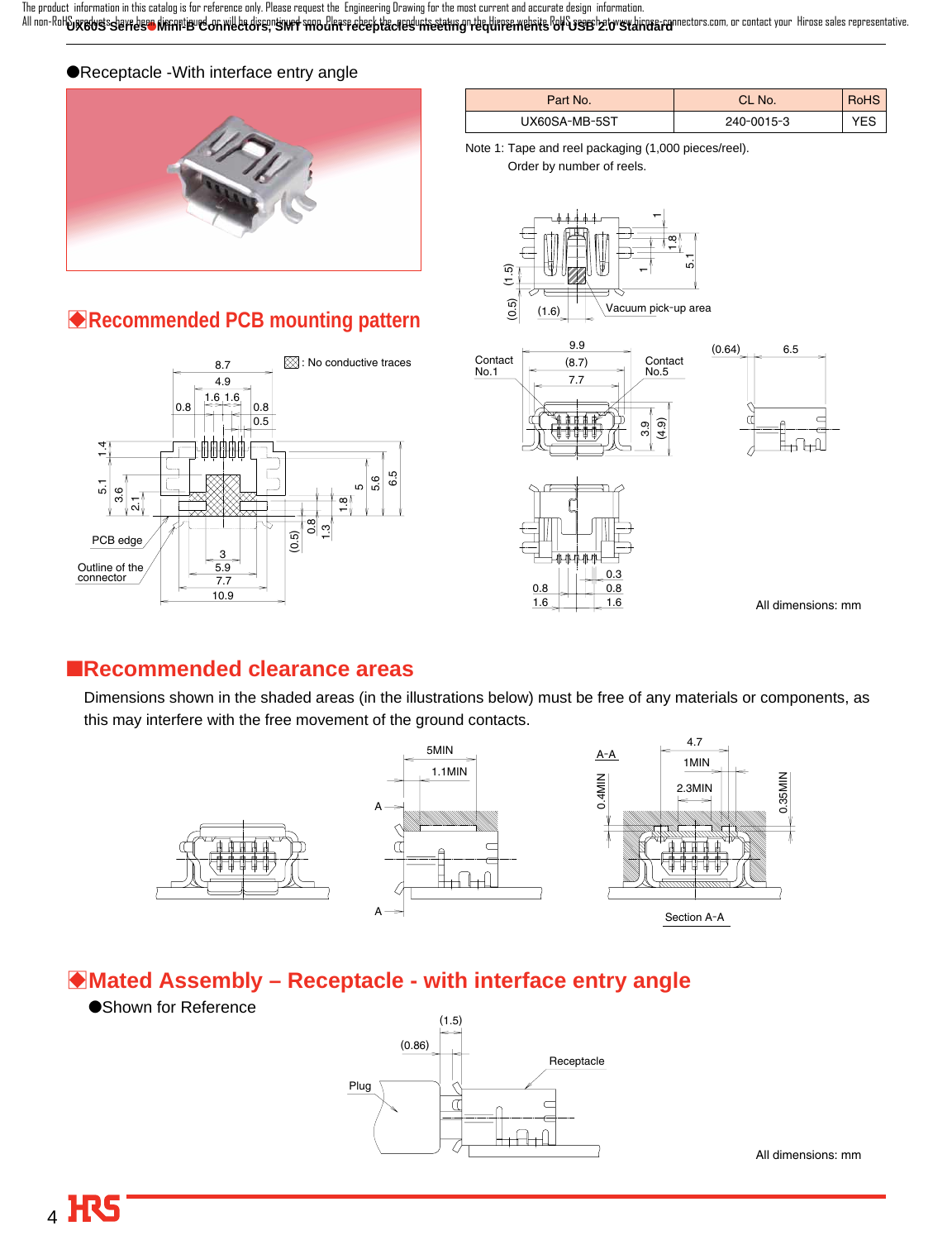All non-RoHS products have been discontinued, or will be disconti**ng&ogrseresterMith-usrochtiffers and the simme mbithfuls eepplactus whice they reconferments of user searchard ative.** The product information in this catalog is for reference only. Please request the Engineering Drawing for the most current and accurate design information.

### ●Receptacle - Standard – Shell SMT



## B**Recommended PCB mounting pattern**



#### ●Receptacle - Standard - Shell through Hole



## B**Recommended PCB mounting pattern**



| Part No.      | CL No.     | RoHS |
|---------------|------------|------|
| UX60SC-MB-5ST | 240-0016-6 |      |

Note 1: Tape and reel packaging (1,000 pieces/reel).

Order by number of reels.





All dimensions: mm

| Part No.      | CL No.     |     |
|---------------|------------|-----|
| UX60SC-MB-5S8 | 240-0020-3 | ⁄ES |

Note 1: Tape and reel packaging (1,000 pieces/reel).

Order by number of reels.



All dimensions: mm

2.8

7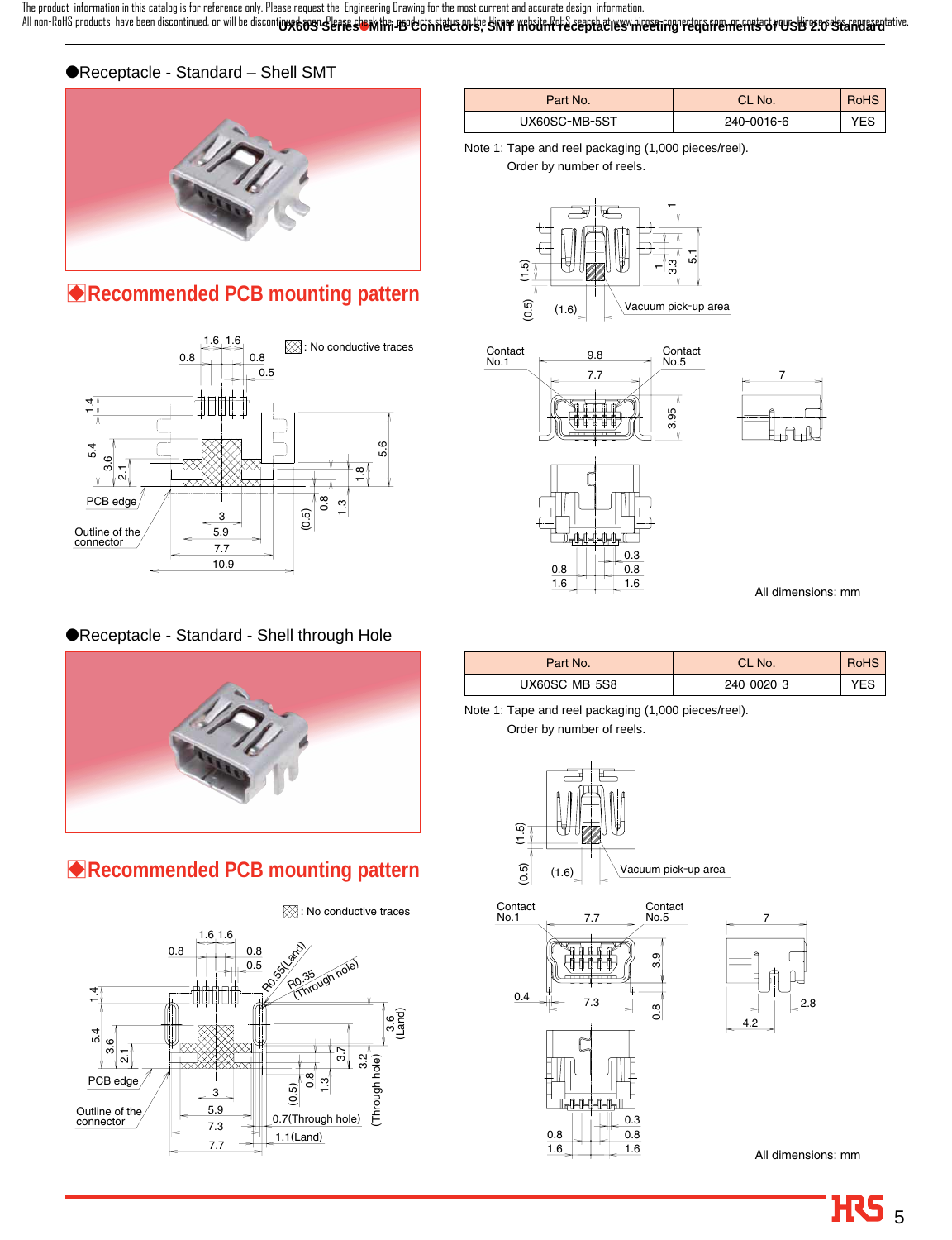**UX60S Series**●**Mini-B Connectors, SMT mount receptacles meeting requirements of USB 2.0 Standard** The product information in this catalog is for reference only. Please request the Engineering Drawing for the most current and accurate design information. All non-RoHS **products have been discontinued, or will be discontinued soon. Please check the products status on the Airpose website RoHS search at www.hirose-connectors.com, or contact your Hirose sales representative.** 

## ■**Recommended clearance areas**

Dimensions shown in the shaded areas (in the illustrations below) must be free of any materials or components, as this may interfere with the free movement of the ground contacts.



All dimensions: mm

## **Mated Assembly - Receptacle**

●Shown for Reference